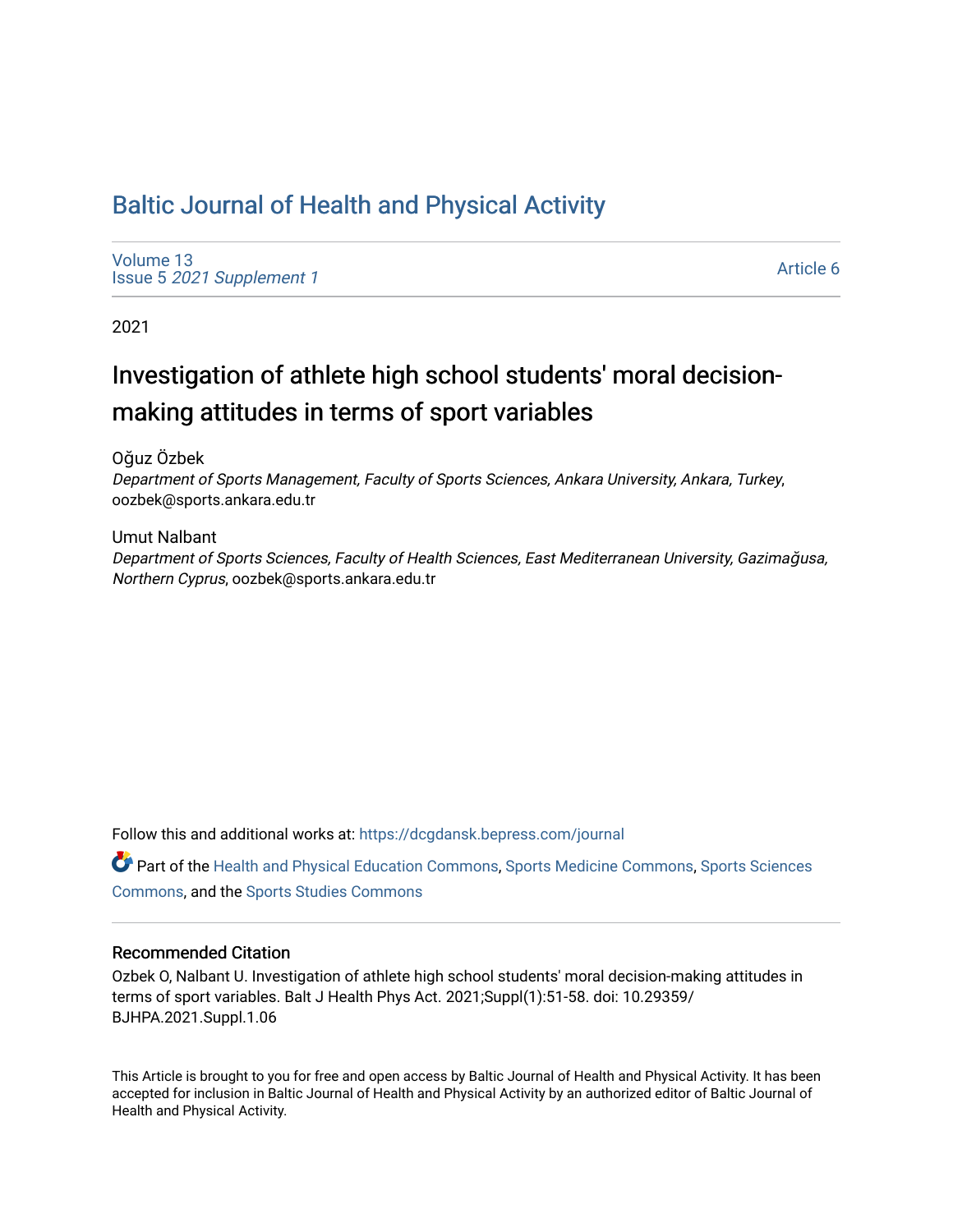# **Investigation of athlete high school students' moral decision-making attitudes in terms of sport variables**

#### **Authors' Contribution:**

**A** Study Design

**B** Data Collection

**C** Statistical Analysis

**D** Data Interpretation **E** Manuscript Preparation

**F** Literature Search

**G** Funds Collection

#### **Oğuz Özbek1 ACDE, Umut Nalbant2 ABDE**

<sup>1</sup> Department of Sports Management, Faculty of Sports Sciences, Ankara University Ankara, Turkey

2 Department of Sports Sciences, Faculty of Health Sciences, East Mediterranean University, Gazimağusa, Northern Cyprus

| abstract                     |                                                                                                                                                                                                                                                                                                                                                                                                                                                                                                                                                                                                                                |
|------------------------------|--------------------------------------------------------------------------------------------------------------------------------------------------------------------------------------------------------------------------------------------------------------------------------------------------------------------------------------------------------------------------------------------------------------------------------------------------------------------------------------------------------------------------------------------------------------------------------------------------------------------------------|
| <b>Background:</b>           | Sports activities are performed in accordance with moral values and principles. The purpose of this<br>research is to examine the decision-making attitudes of young sports students based on age, gender,<br>license status, and sports branch type.                                                                                                                                                                                                                                                                                                                                                                          |
| <b>Material and methods:</b> | The "Moral Decision-Making Scale in Youth Sports" developed to evaluate the moral decision-making<br>attitudes of young athletes was used as a data collection tool in this research. A five-point Likert scale<br>was used to evaluate the scale items.                                                                                                                                                                                                                                                                                                                                                                       |
| <b>Results:</b>              | The athletes' views regarding moral decision-making attitudes were found to be for the Acceptance<br>of Cheating dimension for the Acceptance of Gamesmanship dimension; and for the Keep Winning in<br>Proportion dimension. It was determined that there was a significant difference in the student athletes'<br>moral decision-making attitudes depending on gender, the type of sports played and being a certified<br>athlete.                                                                                                                                                                                           |
| <b>Conclusions:</b>          | Sports fields are the places where young athletes exhibit their skills and abilities in competitions. In<br>these competitions, it should be emphasized to young athletes that respecting the values of the sport<br>and following the rules is more important than winning and that they should stay away from negative<br>behaviors such as cheating or gamesmanship.                                                                                                                                                                                                                                                        |
| Key words:                   | cheating, gamesmanship, moral decision-making, youth sports.                                                                                                                                                                                                                                                                                                                                                                                                                                                                                                                                                                   |
| article details              |                                                                                                                                                                                                                                                                                                                                                                                                                                                                                                                                                                                                                                |
|                              | Article statistics: Word count: 2,988; Tables: 5; Figures: 0; References: 35                                                                                                                                                                                                                                                                                                                                                                                                                                                                                                                                                   |
|                              | Received: December 2020; Accepted: May 2021; Published: September 2021                                                                                                                                                                                                                                                                                                                                                                                                                                                                                                                                                         |
|                              | Full-text PDF: http://www.balticsportscience.com                                                                                                                                                                                                                                                                                                                                                                                                                                                                                                                                                                               |
|                              | <b>Copyright</b> © Gdansk University of Physical Education and Sport, Poland                                                                                                                                                                                                                                                                                                                                                                                                                                                                                                                                                   |
|                              | Indexation: Celdes, Clarivate Analytics Emerging Sources Citation Index (ESCI), CNKI Scholar (China National Knowledge<br>Infrastructure), CNPIEC, DOAI, EBSCO - Central & Eastern European Academic Source, EBSCO - SPORTDiscus,<br>EBSCO Discovery Service, Google Scholar, Index Copernicus, J-Gate, Naviga (Softweco, Primo Central (ExLibris),<br>ProQuest - Family Health, ProQuest - Health & Medical Complete, ProQuest - Illustrata: Health Sciences, ProQuest -<br>Nursing & Allied Health Source, Summon (Serials Solutions/ProQuest, TDOne (TDNet), Ulrich's Periodicals Directory/<br>ulrichsweb, WorldCat (OCLC) |
| <b>Funding:</b>              | This research received no specific grant from any funding agency in the public, commercial, or not-for-profit sectors.                                                                                                                                                                                                                                                                                                                                                                                                                                                                                                         |
|                              | <b>Conflict of interests:</b> Authors have declared that no competing interest exists.                                                                                                                                                                                                                                                                                                                                                                                                                                                                                                                                         |
| <b>Corresponding author:</b> | Oğuz ÖZBEK, Ankara University Faculty of Sports Sciences, Department of Sports Management, Ankara, Turkey;<br>e-mail: oozbek@sports.ankara.edu.tr                                                                                                                                                                                                                                                                                                                                                                                                                                                                              |
| <b>Open Access License:</b>  | This is an open access article distributed under the terms of the Creative Commons Attribution-Non-Commercial-No-                                                                                                                                                                                                                                                                                                                                                                                                                                                                                                              |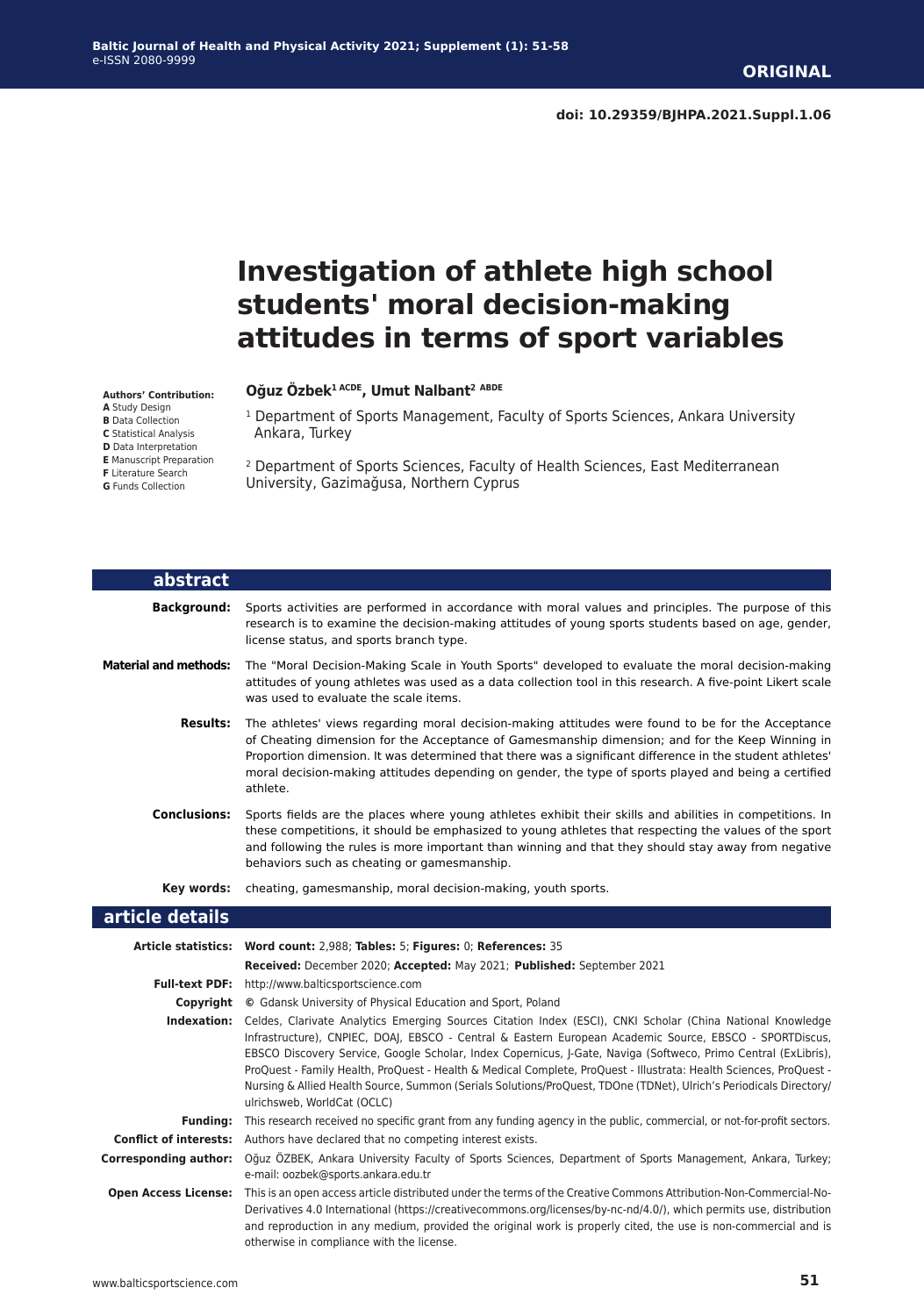## **introduction**

Sports is an important activity that contributes to an individual's mental and social development. It is also a convenient means of gaining such values as honesty, respectfulness, tolerance, cooperation and fair-play spirit which are necessary for personal and social growth. Sports activities are performed in accordance with moral rules and values. In that regard, young individuals, in particular, are able to earn such moral rules and values while doing sports activities. Moral conduct in sports deals with such behavior related to fair play, respecting the rules, respecting the opponents and accepting defeat as a whole [1]. While shooting the ball out when an opponent gets injured is interpreted as fair play, provoking the opponent or faking an injury are seen as the kind of behavior that does not fit sports ethics [2].

It has been determined that the factors affecting moral behavior in sports are environmental influences in addition to personality traits [3, 4]. Furthermore, there is research demonstrating that there is an inverse relationship between being overly passionate about winning in sports and acting in compliance with sports ethics [5]. Excessive desire for winning in sports leads to immoral behavior that is against the rules of the competition [6]. Doing sports in leisure time is among the most popular activities among both male and female students [7]. In order to prevent certain behaviors in sports, such as aggression, rule-breaking, cheating in a game, young athletes must learn the concept of ethics in sports in the best manner possible [1]. In addition to contributing to an individual's personal and social growth, sports also play an important role in learning moral values [2]. In this context, the role of physical education teachers and coaches in the moral education of young athletes comes to the fore. In a study examining the views of coaches working with young athletes, it was seen that the personal role of coaches in the moral education of athletes was of great importance [8].

Cheating means secretly breaking a rule upon which everyone has agreed [9]. Gamesmanship means going any lengths at all costs to win a competition and to try to succeed by breaking the rules [10]. Coaches play a significant part in the development of athletes' personalities [11]. If a coach has a high level of self-efficacy, this will reflect on the athletes and have a positive impact on their personal moral growth and athletic proficiency as well as on individual and team achievements [12]. It was determined that in the case of establishing an ego-oriented atmosphere in coach-athlete relationships at the competition and training fields rather than a task-oriented atmosphere, there will be a high level of cheating and gamesmanship [13]. There are studies suggesting that individuals with an antisocial personality are more prone to such behavior as cheating and resorting to violence in the competition and that there is a direct relationship between moral conduct and proper behavior [3, 14]. In a study conducted with young tennis athletes, it was observed that there was a relationship between the anti-social attitudes of the athletes and their cheating behaviors during the match, and there was a direct link between moral attitude and actual behavior [15]. In order to understand how moral decision making takes place, it is necessary to explain the relevant social factors, decision-making processes, and the relationship of moral decisions to behavior. Due to the complexity of the moral decisionmaking process, there are different theories put forward on this subject [16].

In this study, the emergence of moral behavior in young athletes was tried to be explained through self-determination theory. Self-determination is the determination of an individual's decisions based on his own personal beliefs and value judgments. The individual decides how to behave not by external forces, pressures, or rewards, but by his own beliefs and values [17]. The purpose of self-determination theory is to identify the conditions that ensure healthy development of individuals and to clearly define the factors that are effective in the well-being process [18]. According to the self-determination theory, humans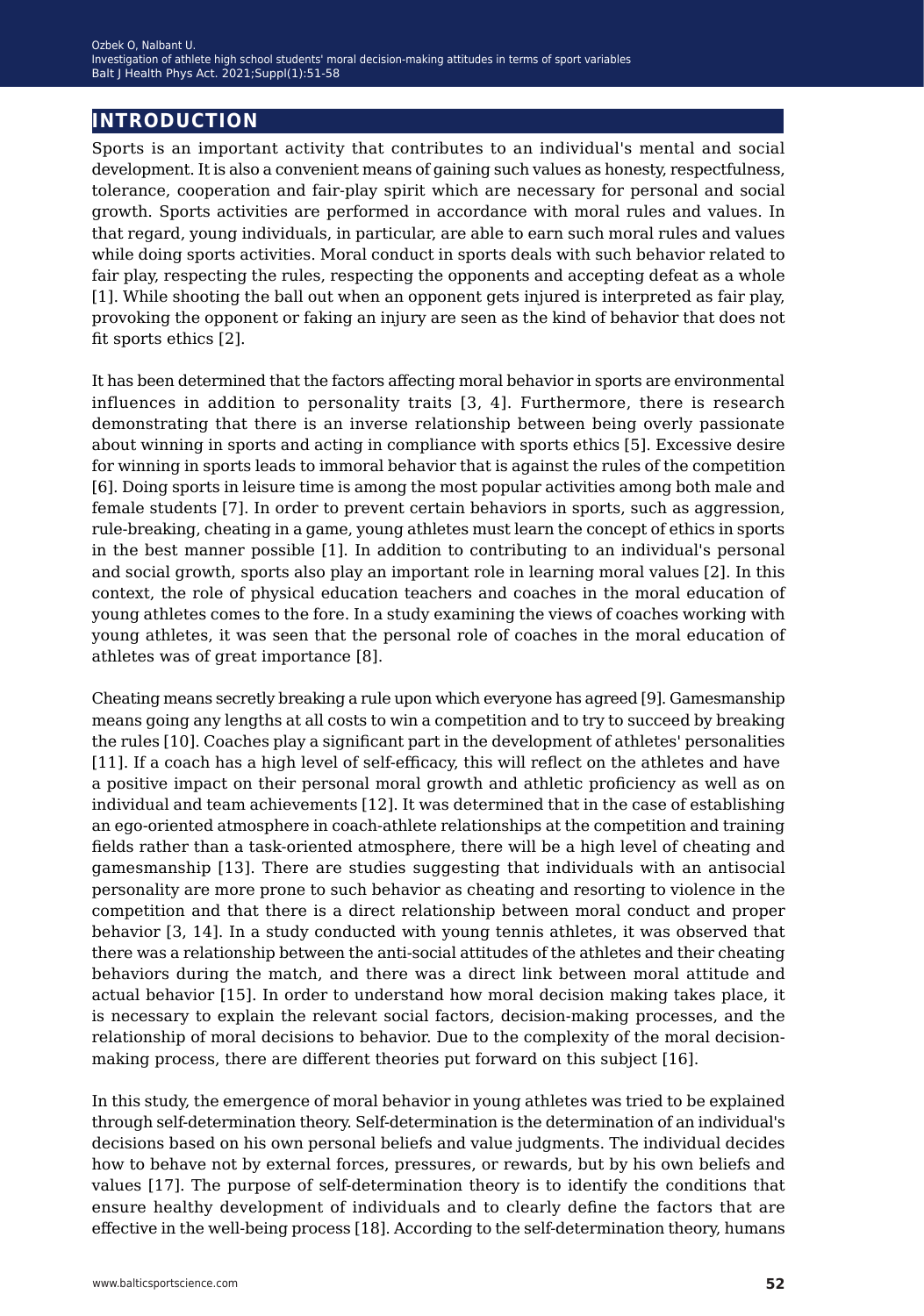are essentially organisms with a coherent self, tendencies for psychological development, and striving to overcome existing obstacles [19].

Psychological needs, such as autonomy, competence, and relatedness, are at the heart of the self-determination theory. The satisfaction of these basic needs is essential for individuals' growth, integration, development and mental health [18]. Autonomy refers to the individual's being under his own control and approving his own behavior [20]. The need for competence refers to an individual's desire to influence his / her environment well and his / her capacity to interact effectively with the environment [21]. The need to be associated refers to the individual's desire to be in contact with his social environment, to feel belonging and to establish a relationship [18]. The prosocial and antisocial behaviors of young athletes take place under their own control, with the aim of influencing the environment and communicating. With sports training, young athletes should be taught ethical behavior, and instead of catching young athletes violating the moral rules, it should be a priority to give them examples of behavior in accordance with sports ethics [22]. Adolescents come across as an important social problem of peer bullying experienced by individuals [23]. It is possible to eliminate such antisocial behaviors with sports education. In a study conducted with young athletes, it was found that the self-determination theory could be valid in explaining negative behaviors in sports [24]. Young athletes decide to cheat in the competition or to act in accordance with the fair play rules, based on their own beliefs and values. According to the self-determination theory, the approval of the young athletes' positive behaviors in the field of the competition by the coach and his family, and the reaction to their negative behaviors by the same environment will lead him to repeat the approved behaviors and prevent negative behaviors.

The "Moral Decision-Making Scale in Youth Sports" was developed to assess young athletes' moral decision-making attitudes in sports activities [25]. The scale consists of statements regarding the moral attitudes of athletes during competition with respect to sub-dimensions such as maintaining fair play, embracing cheating, embracing gamesmanship [26]. In this study, it has been hypothesized that the moral decision-making attitudes of young athletes will differ according to their age, licensed athletes and sports branches. The purpose of this research is to examine the moral decision-making attitudes of young student athletes on the basis of age, gender, license status, and sports branch type.

## **material and methods**

#### **research design**

In the research, an unrelated scanning model, one of the quantitative method models, was used. As the data collection tool, the research made use of the "Moral Decision-Making Scale in Youth Sports" (AMDYSQ-2) developed to assess the moral decisionmaking attitudes of young athletes [26]. The Scale was adapted to the Turkish language by Gürpınar [27, 28]. The validity of the scale was analyzed by using explanatory factor analysis, and the three-dimensional structure as is in the original scale was verified. The scale comprises 15 items including sub-dimensions such as embracing cheating, embracing gamesmanship and maintaining fair play. While three of the items on the scale have positive connotations, twelve of the items have negative connotations. The Cronbach's Alpha internal consistency coefficient was found to be 0.82 for the overall scale; with respect to the sub-dimensions, the coefficient was 0.83 for embracing cheating, 0.72 for embracing gamesmanship and 0.52 for maintaining fair play. The five-point Likert-type scale was used in the evaluation of the scale items (strongly disagree =1 and strongly agree = 5). While higher points on the scale represent a positive moral decision-making attitude, lower points demonstrate a negative moral decision-making attitude. Permission was obtained by the author via e-mail to use the Turkish version of the scale.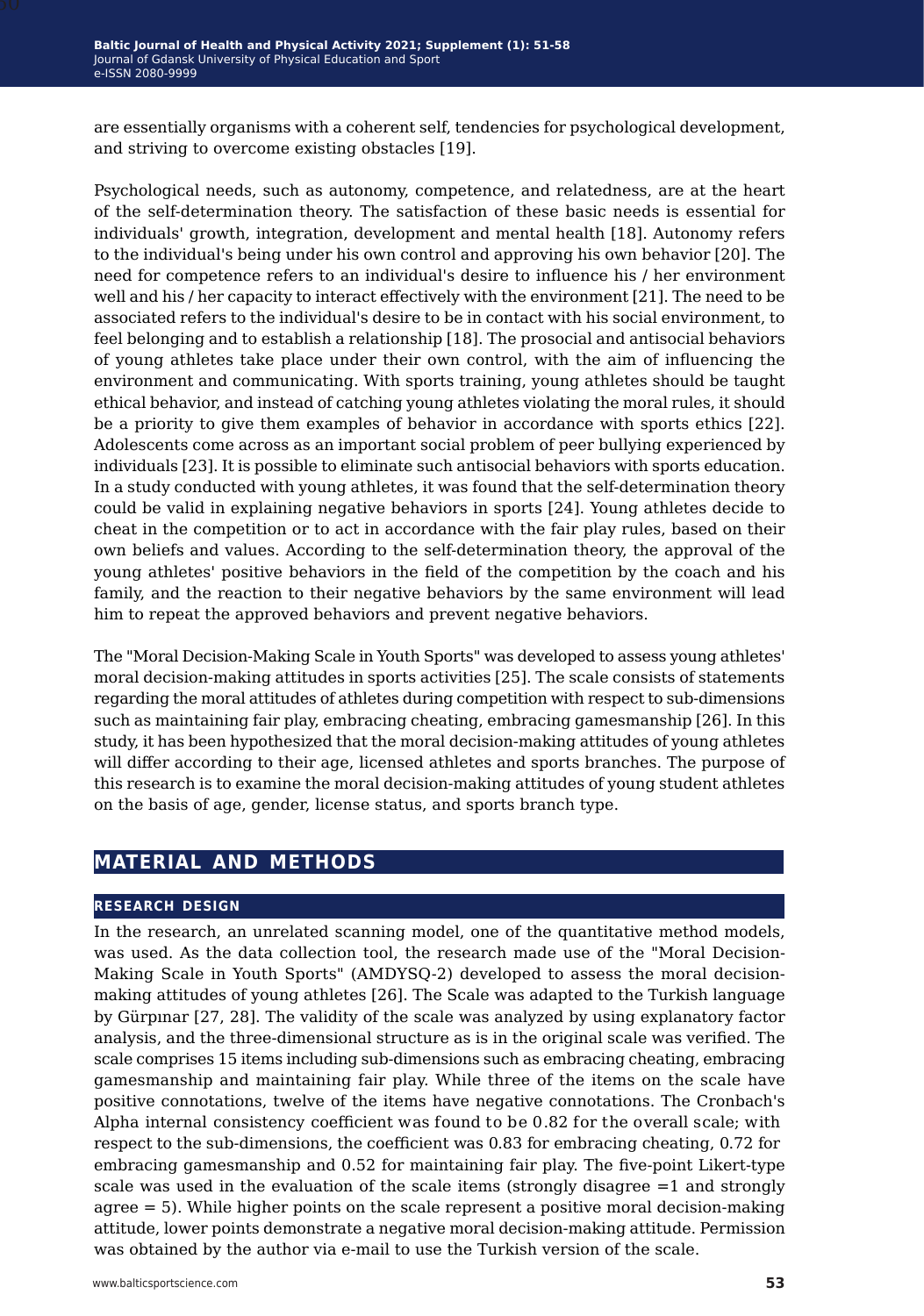#### **participants**

The research group comprises 405 student athletes between the ages of 15–18 who currently receive education at high schools in the Northern Cyprus and who have played sports as certified athletes in the school team or in any sports club. The convenience sampling method was used in the sample selection. 298 (73.6%) of the participants are male, and 107 (26.4%) are female. 142 of the participants (35.1%) are 15-year-olds, 70 (17.3%) are 16-year-olds, 70 (17.3%) are 17-year-olds and 123 (30.4%) are 18-year-olds. 164 (40.5%) of the participants hold a sports club license, 64 (15.8%) hold a college sports license, and 177 (43.7%) hold both sports club and college sports licenses.

The internal consistency coefficient for the data was found to be 0.84 in the overall scale and 0.50 for the maintaining fair play sub-dimension, 0.88 for the embracing cheating sub-dimension and 0.77 for the embracing gamesmanship sub-dimension. The skewness and kurtosis values were referred to in order to examine whether the data was distributed normally (Table 1).

Table 1. Mean, skewness and kurtosis values for the data

| Sub-dimensions         | $\bar{x}$ $\pm$ SD | Skewness | Kurtosis |
|------------------------|--------------------|----------|----------|
| Maintaining fair play  | $3.80 \pm 0.87$    | $-0.44$  | $-0.29$  |
| Embracing cheating     | $4.11 \pm 0.93$    | $-1.08$  | 0.50     |
| Embracing gamesmanship | $2.95 + 0.92$      | 0.05     | $-0.64$  |

#### **statistical analysis**

The data was accepted as having normal distribution since the skewness and kurtosis values ranged between +1 and -1. Groups of two were tested with the t-test, and groups of more than two items were tested using one-way analysis of variance. In the cases where variance was determined among the groups as a result of one-way analysis of variance, the Scheffe test was used to identify the variant group. The significance level was adopted at  $p<0.05$ . Statistical analysis was carried out with the SPSS 21 software program.

## **results**

As seen in Table 1 above, young athletes' views on their moral decision-making attitudes are  $(\bar{x}=4.11; s=0.93\pm)$  in the embracing cheating sub-dimension,  $(\bar{x}=3.95; s=0.92\pm)$  in the embracing gamesmanship sub-dimension and  $(\bar{x}=3.80; s=0.87\pm)$  in the maintaining fair play sub-dimension. A significant difference was not established as a result of the t-test conducted between the views of female and male athletes with respect to the maintaining fair play sub-dimension  $[t(403)=1.61, p>0.05]$ . Namely, there was no difference between the attitudes of female and male athletes in the maintaining fair play sub-dimension (Table 2).

|  |  |  |  |  | Table 2. T-test analysis results for gender-based views |
|--|--|--|--|--|---------------------------------------------------------|
|--|--|--|--|--|---------------------------------------------------------|

| <b>Dimensions</b>      | Gender | Ν   | $\bar{x}$ $\pm$ SD | t    | $p*$    |
|------------------------|--------|-----|--------------------|------|---------|
| Maintaining fair play  | Female | 107 | $3.92 \pm 0.81$    | 1.61 | 0.10    |
|                        | Male   | 298 | $3.76 \pm 0.88$    |      |         |
|                        | Female | 107 | $4.30 \pm 0.81$    | 2.61 | $0.00*$ |
| Embracing cheating     | Male   | 298 | $4.04 \pm 0.96$    |      |         |
| Embracing gamesmanship | Female | 107 | $3.20 \pm 0.97$    | 3.27 | $0.00*$ |
|                        | Male   | 298 | $2.86 \pm 0.89$    |      |         |

 $*p<0.05$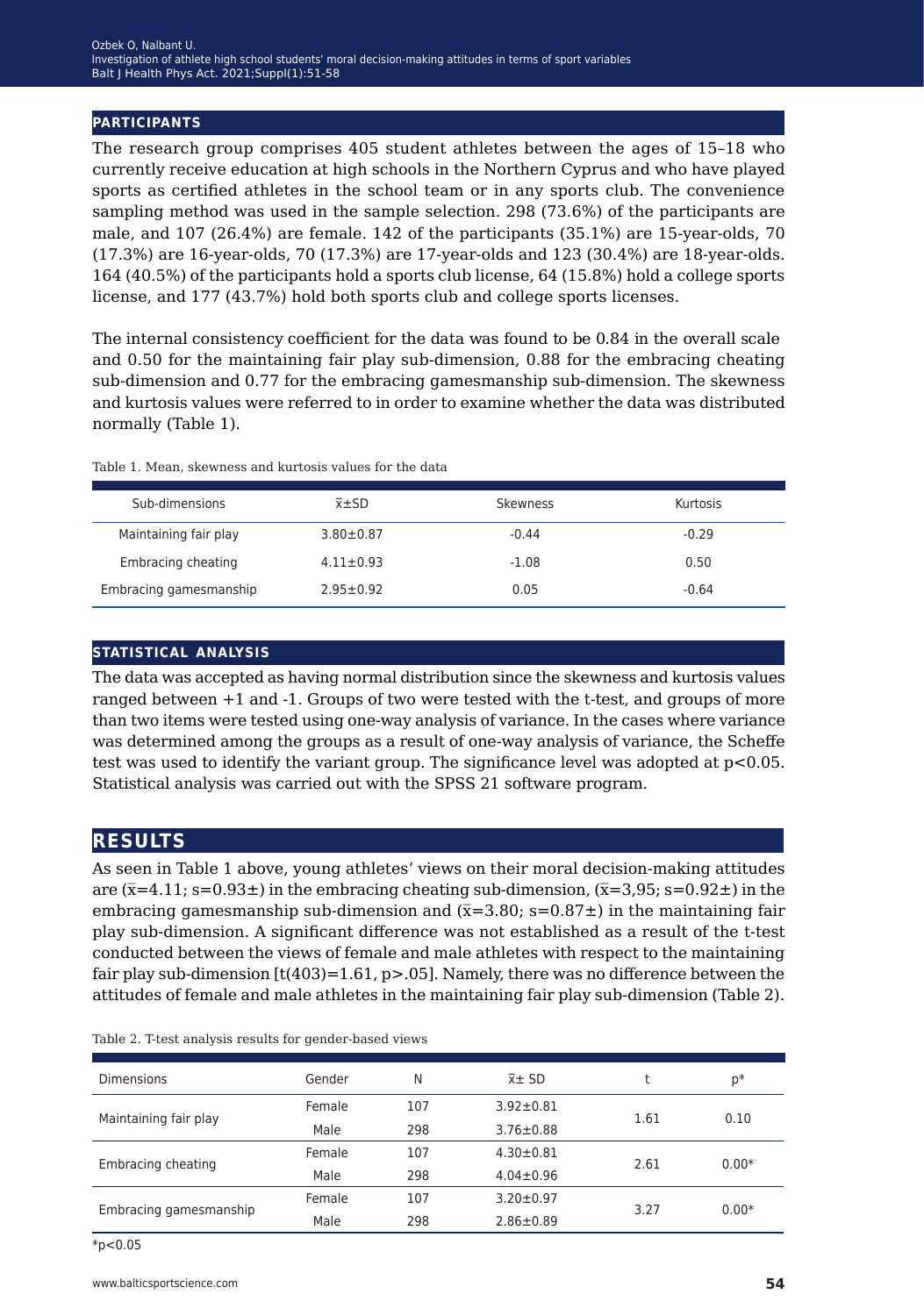A significant difference was identified as a result of the t-test analysis conducted between the views of female and male athletes in the embracing cheating sub-dimension  $[t(403)=2.61]$ , p<.05]. It was determined that female student athletes had a more positive attitude with regard to embracing cheating than male student athletes  $\lceil t(403)=3.27, p<0.05 \rceil$ . Female athletes had a more positive attitude with regard to embracing gamesmanship than male athletes, as well.

As seen in Table 3, a significant difference was not established as a result of one-way analysis of variance performed on the participants' views in the maintaining fair play dimension based on the participants' license status  $[F(2; 402)=0.080, p>0.05]$ . A significant difference was identified as a result of the one-way analysis of variance performed on the participants' views on the embracing cheating dimension based on their license status  $[F(2, 402)=6.18, p<0.05]$ . The Scheffe test which was performed to identify the variant group demonstrated that the athletes holding a college sports license and the athletes holding both sports club and school sports licenses had a more positive attitude to the embracing cheating dimension.

With respect to the embracing gamesmanship dimension, one-way analysis of variance performed on the participants' views based on their license status did not show a significant difference  $[F(2; 402)=10.8, p<0.05]$ . The Scheffe test which was performed to identify the variant group demonstrated that the athletes holding a college sports license had a more positive attitude in the embracing gamesmanship dimension than the athletes holding a sports club license and the athletes holding both sports club and college sports licenses.

| <b>Dimensions</b>         | License Status                 | n   | $\bar{x}$ $\pm$ SD | F    | $p*$    | Difference (Scheffe)                                      |
|---------------------------|--------------------------------|-----|--------------------|------|---------|-----------------------------------------------------------|
|                           | Sports Club License            | 164 | $3.81 \pm 0.882$   |      |         |                                                           |
| Maintaining fair<br>play  | School license                 | 64  | $3.83 \pm 0.868$   | 0.08 | 0.92    |                                                           |
|                           | Sports club and School License | 177 | $3.78 \pm 0.867$   |      |         |                                                           |
|                           | Sports Club License            | 164 | $3.93 \pm 1.019$   |      |         | School license.                                           |
| Embracing<br>cheating     | School license                 | 64  | $4.36 \pm 0.762$   | 6.18 | $0.00*$ | School and Sports<br>Club License><br>Sports Club License |
|                           | Sports club and School License | 177 | $4.19 \pm 0.883$   |      |         |                                                           |
| Embracing<br>gamesmanship | Sports Club License            | 164 | $2.88 \pm 0.954$   |      |         | School license >                                          |
|                           | School license                 | 64  | $3.43 \pm 0.881$   | 10.8 | $0.00*$ | Sports Club and<br>School-Sports Club                     |
|                           | Sports club and School License |     | $2.84 \pm 0.859$   |      |         | License                                                   |

Table 3. One-way analysis of variance results for participant views based on license status

 $*p < 0.05$ 

As evident in Table 4, the t-test analysis performed on the views of team and individual athletes for the maintaining fair play dimension did not indicate a significant difference [t(403)=0.948, p>0.05]. A difference was not identified between the attitudes of athletes team and individual sports concerning the maintaining fair play dimension  $\left[\frac{t(403)}{=4.83}\right]$ p<0.05]. No difference was identified between the attitudes of team athletes and individual athletes in the maintaining fair play dimension. The t-test analysis performed on the views of team and individual athletes concerning the embracing cheating dimension resulted in a significant difference  $[t(403)=4.83 \text{ p} < 0.05]$ . It was established that individual athletes had a more positive attitude than team athletes concerning the embracing cheating dimension.

As a result of the t-test analysis performed on the views of team and individual athletes concerning embracing gamesmanship, a significantly difference was identified [t(403)=4.93 p<0.05]. It was established that individual athletes had a more positive attitude than team athletes with respect to the embracing gamesmanship dimension.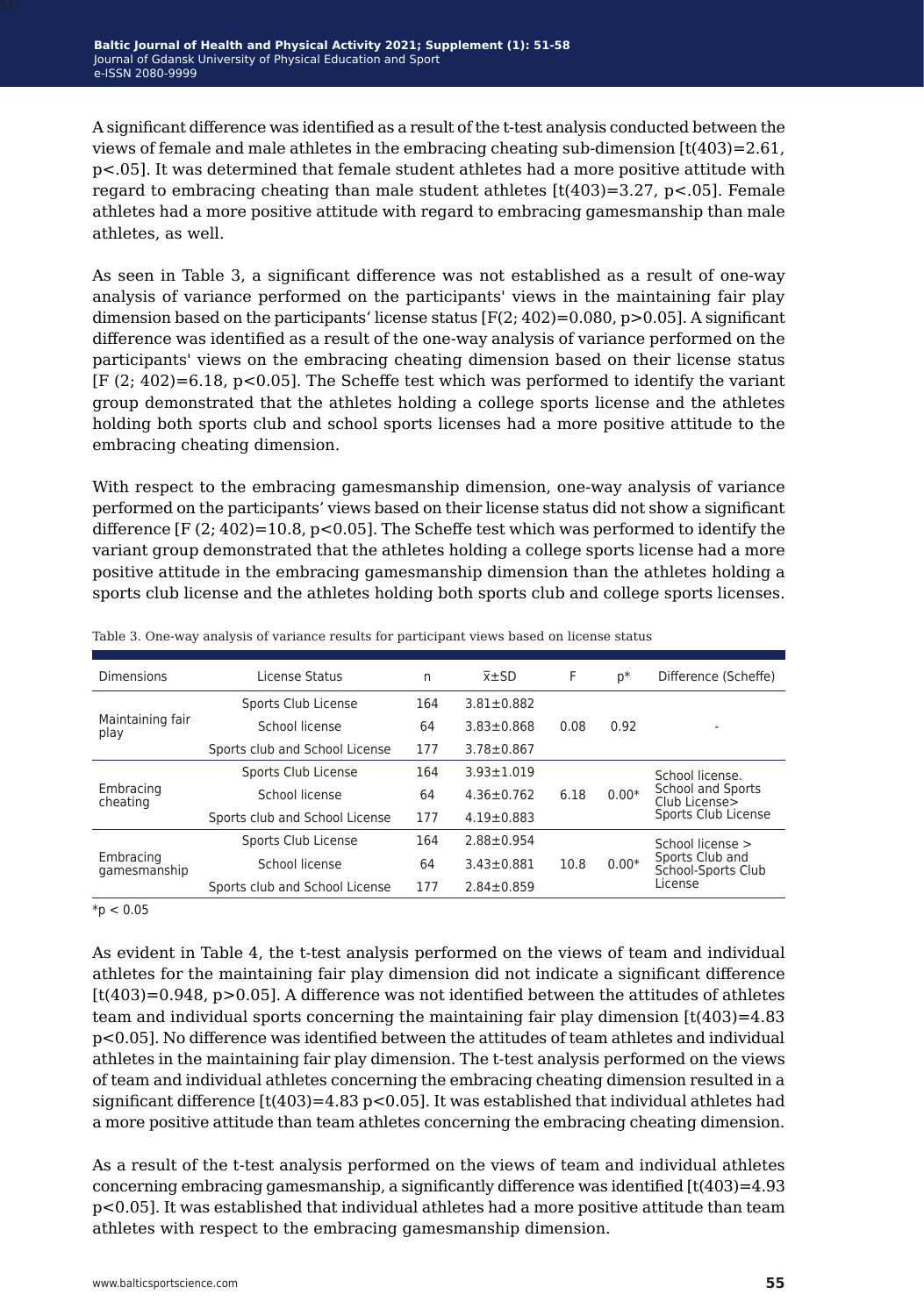| <b>Dimensions</b>      | <b>Branch</b>            | n   | $\bar{x}$ $\pm$ SD |      | p*      |
|------------------------|--------------------------|-----|--------------------|------|---------|
|                        | <b>Team Sports</b>       | 306 | $3.78 \pm 0.825$   | .948 | 0.34    |
| Maintaining fair play  | <b>Individual Sports</b> | 99  | $3.88 \pm 1.00$    |      |         |
| Embracing cheating     | <b>Team Sports</b>       | 306 | $4.00 \pm 0.95$    | 4.83 | $0.01*$ |
|                        | <b>Individual Sports</b> | 99  | $4.46 \pm 0.78$    |      |         |
| Embracing gamesmanship | <b>Team Sports</b>       | 306 | $2.81 \pm 0.81$    | 4.93 | $0.01*$ |
|                        | <b>Individual Sports</b> | 99  | $3.39 \pm 1.08$    |      |         |

|  |  | Table 4. T-test analysis results for participant views based on the type of sports |  |
|--|--|------------------------------------------------------------------------------------|--|
|  |  |                                                                                    |  |
|  |  |                                                                                    |  |

 $*p < 0.05$ 

As seen in Table 5, no significant difference was identified following one-way analysis of variance performed on the views of young athletes based on age in the maintaining fair play dimension  $[F(3; 401)=2.05, p>0.05]$ , the embracing cheating dimension  $[F(3;$  $(401)=1.17$ ,  $p>0.05$ , and the embracing gamesmanship dimension  $[F(3; 412)=2.29, p>0.05]$ . It was demonstrated that there was no difference in the moral decision-making attitudes of young athletes with respect to embracing cheating, embracing gamesmanship and maintaining fair play on the basis of age.

| Table 5. One-way analysis of variance of views based on age |  |  |  |  |  |
|-------------------------------------------------------------|--|--|--|--|--|
|-------------------------------------------------------------|--|--|--|--|--|

| <b>Dimensions</b>      | Age      | n   | $\bar{x}$ ±SD    | F    | р    |
|------------------------|----------|-----|------------------|------|------|
|                        | 15 years | 142 | $3.82 \pm 0.836$ |      |      |
|                        | 16 years | 70  | $3.98 \pm 0.904$ |      | 0.10 |
| Maintaining fair play  | 17 years | 70  | $3.83 \pm 0.829$ | 2.05 |      |
|                        | 18 years | 123 | $3.66 \pm 0.905$ |      |      |
|                        | 15 years | 142 | $4.14 \pm 0.886$ |      |      |
| Embracing cheating     | 16 years | 70  | $4.26 \pm 0.859$ | 1.17 | 0.32 |
|                        | 17 years | 70  | $4.07 \pm 0.945$ |      |      |
|                        | 18 years | 123 | $4.01 \pm 1.022$ |      |      |
|                        | 15 years | 142 | $3.02 \pm 0.884$ |      |      |
|                        | 16 years | 70  | $3.11 \pm 1.013$ | 2.29 | 0.07 |
| Embracing gamesmanship | 17 years | 70  | $2.94 \pm 0.982$ |      |      |
|                        | 18 years | 123 | $2.79 \pm 0.866$ |      |      |

 $*p < 0.05$ 

## **discussion**

This research examines the moral decision-making attitudes of high school athletes according to specific variables, such as age, gender, license status, and the type of sports. The primary objective of this research is to evaluate moral attitudes based on gender differences. The research demonstrated that embracing cheating and gamesmanship was more common in male athletes than in female athletes. In parallel with this result, there has been other research establishing that the level of acceptance of cheating and gamesmanship is higher in males than in females [29, 30]. Thus, it is generally asserted that male athletes are more inclined to exhibit such behavior as violating the rules and cheating in sports games [31]. A study conducted with young basketball players showed that female players were more accepting of gamesmanship and cheating than male players [2]. Whereas female athletes mostly prefer to play sports in accordance with the established rules [32], male athletes are more prone to cheating than female athletes. In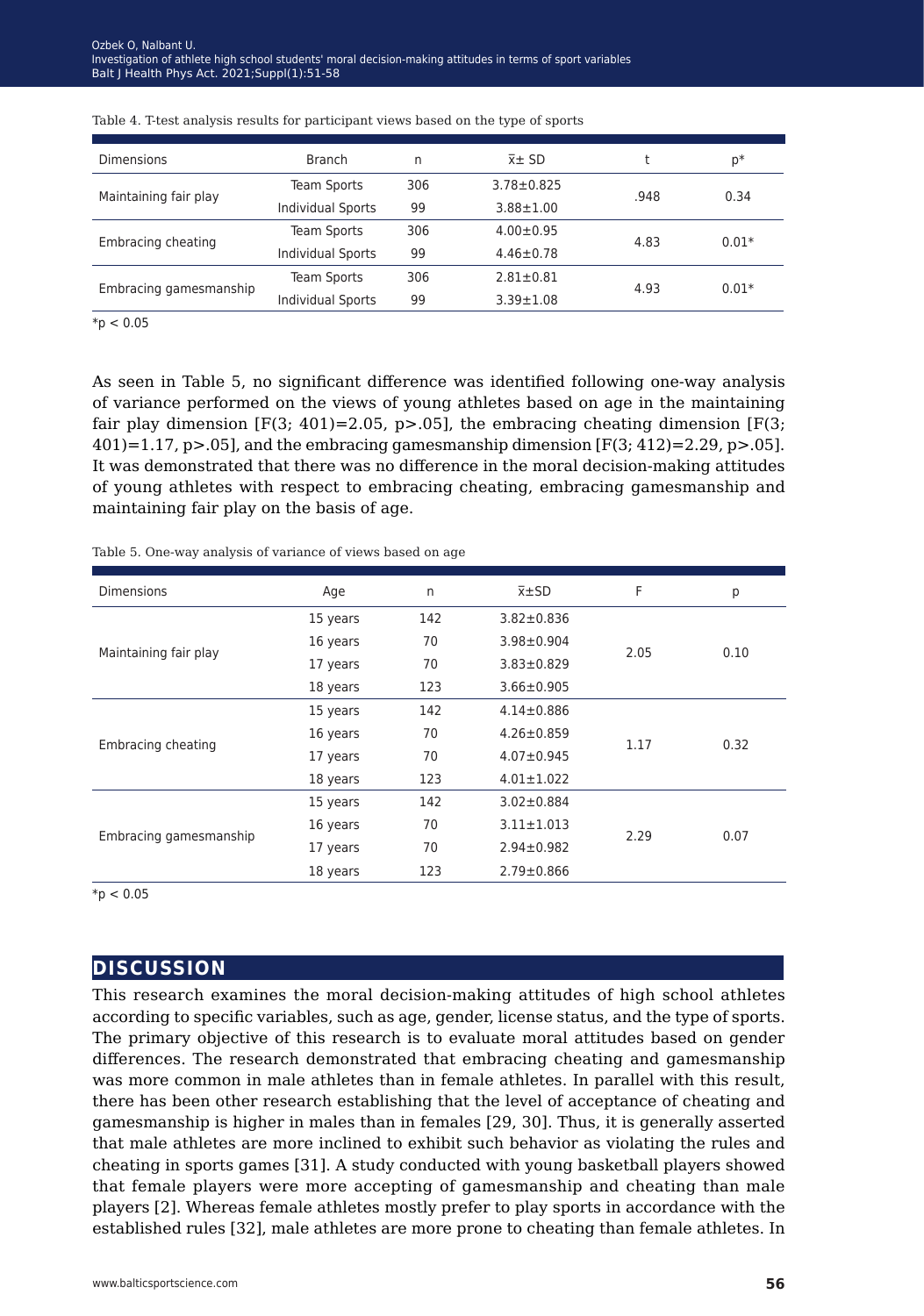the study of Bronikowska, Korcz, and Bronikowski [33], it was found that female athletes have higher moral competence than male athletes in professional youth sports. In another study, it was observed that sports training for many years positively affected the moral development of male students [34].

Athletes holding sports club and school licenses embrace cheating and gamesmanship more than athletes who are only holders of a school sports license. The fact that school teams prioritize athletic values and athletes' health over winning games whereas sports clubs urge for competitiveness and winning may incline student athletes to further embrace cheating in sports. It was identified that individual athletes embrace cheating and gamesmanship more than team athletes. In contrast to this result [25], it was observed that embracing cheating and gamesmanship was more frequent in team athletes than in individual athletes. It was seen that there was no difference among the moral decisionmaking attitudes of young athletes concerning embracing gamesmanship and maintaining fair play on the basis of age. In contrast to this result, it was determined that acceptance of cheating and gamesmanship was more frequent in young athletes who are relatively older in comparison to relatively younger athletes [1, 32, 35].

## **conclusions**

As a conclusion, the moral decision-making attitudes of student athletes were seen to differ based on gender, type of sports and the status of being a certified athlete. Students must be sensitized in order to prevent unsportsmanlike behavior on the playfield, which is a place for young athletes to exhibit their skills and abilities. It must be accentuated to young athletes during sports competitions that respecting athletic values and obeying the rules of the game is more important than winning, and that they must avoid negative behaviors, such as cheating and gamesmanship. The perception adopted by student athletes must be one that is compliant with sports ethics. On the other hand, the fact that the sample group of this research only comprises high school students in the Northern Cyprus may be viewed as a limiting quality; therefore, a comparative (cross-cultural) research can be done on the subject of moral decision-making attitudes of young athletes by involving high school students from various cultures.

### **references**

- [1] Kaye MP, Ward KP. Participant-related differences in high school athletes' moral behavior. Athletic Insight: Online J Sport Psychol. 2010;12(1):1–17.
- [2] Ponseti FJ, Cantallops J, Muntaner-Ma A. Fairplay, cheating and gamesmanship in young basketball teams. J Phys Educ Health, 2016;5(8):29–33.
- [3] Lucidi F, Zelli A, Mallia L, Nicolais G, Lazuras L, Hagger MS. Moral attitudes predict cheating and gamesmanship behaviors among competitive tennis players. Front Psychol. 2017;8:571. [https://doi.org/10.3389/fpsyg.2017.00571](https://doi.org/10.3389/fpsyg.2017.00571 )
- [4] Ntoumanis N, Standage. Morality in Sport: A Self-Determination Theory Perspective. J Appl Psychol. 2009;21:365– 380. [https://doi.org/10.1080/10413200903036040](https://doi.org/10.1080/10413200903036040 )
- [5] Bureau JS, Vallerand RJ, Ntoumanis N, Lafreniere MAK. On passion and moral behaviour in achievement settings. The mediating role of pride. Motiv Emot, 2012;37:121–133.<https://doi.org/10.1007/s11031-012-9292-7>
- [6] Tanrıverdi H. Spor ahlakı ve şiddet [Sport ethics and violence]. J Acad Soc Sci Stud. 2012;5(8):1071–1093. Turkish. [https://doi.org/10.9761/jasss\\_361](https://doi.org/10.9761/jasss_361)
- [7] Ntoumanis N, Taylor IM, Thøgersen-Ntoumani C. A longitudinal examination of coach and peer motivational climates in youth sport: Implications for moral attitudes, well-being, and behavioral investment. Develop Psychol. 2012;48: 213–223.<https://doi.org/10.1037/a0024934>
- [8] Sukys S, Dargene Z, Karanauskiene D. Qualitative investigation of coaches' perspectives on moral education in sport. Balt J Sport Health Sci. 2017;4(107):46–56.<https://doi.org/10.33607/bjshs.v4i107.39>
- [9] Loland S. The Varieties of cheating—comments on ethical analyses in sport. Sport Society. 2005;8(1):11–26. [https://](https://doi.org/10.1080/1743043052000316597 ) [doi.org/10.1080/1743043052000316597](https://doi.org/10.1080/1743043052000316597 )
- [10] Lumpkin A, Stoll K, Beller JM. Sport ethics: Applications for fair play. 3rd ed. McGrawHill; 2003.
- [11] Luke N. Winning by deemphasizing winning: Establishing climates for moral development in sports. Sport J. 2014; 31(20):1.